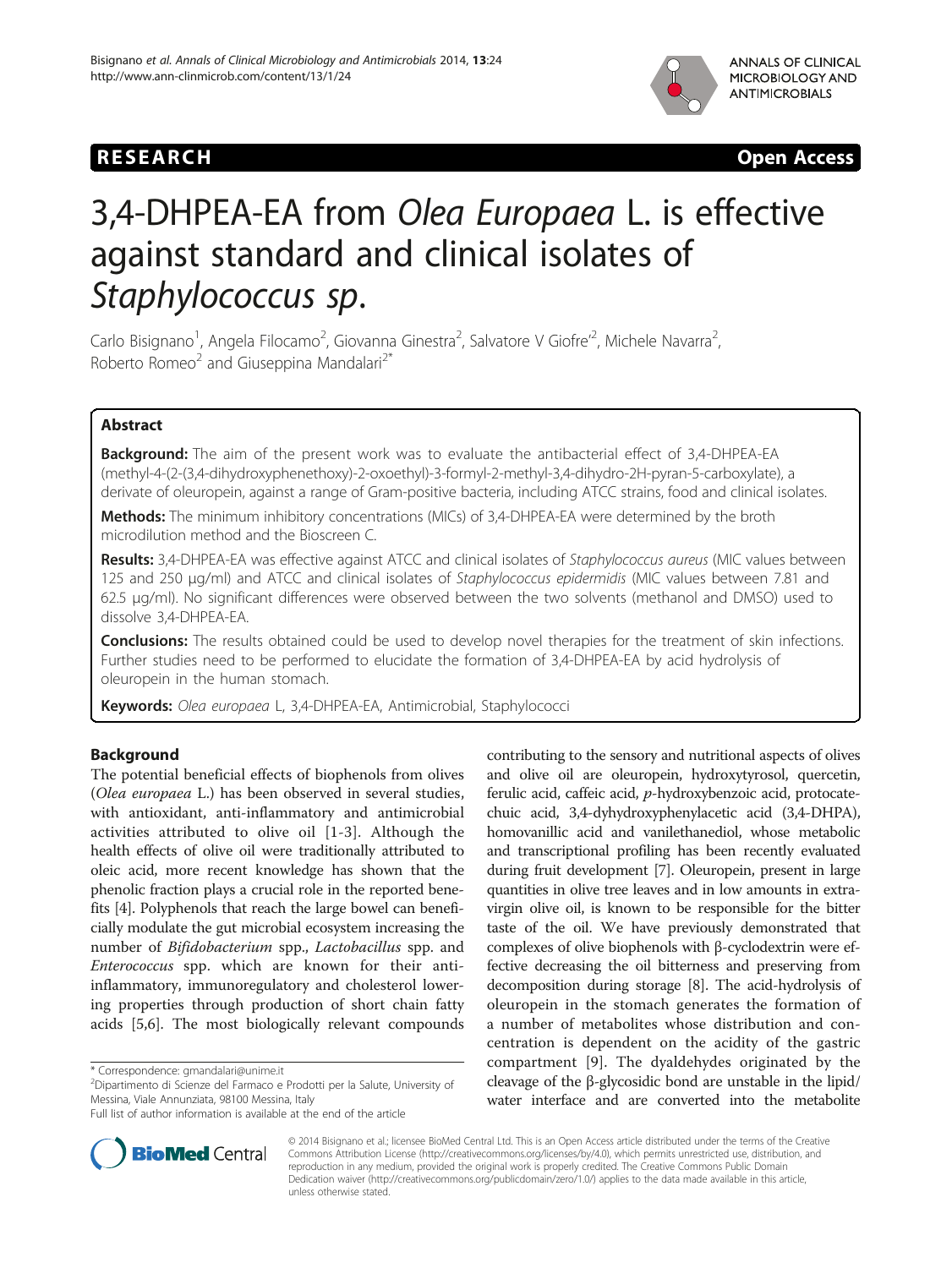known as transposed secoiridoid or dihydropyranic form (3,4-DHPEA-EA) [\[10\]](#page-3-0).

We have previously demonstrated that aliphatic aldehydes from Olea europeaea L. were active against human intestinal and respiratory tract infection strains, whereas Mycoplasma spp. were sensitive to oleuropein [[11,12\]](#page-3-0). Other studies have also reported an antibacterial and antifungal action of both olive leaves and olive glutaraldehyde-like compounds [\[13,14\]](#page-3-0). A range of microbial gastrointestinal pathogens, including Escherichia coli and Helicobacter pylori, and viruses such as parainfluenza type 3 virus were sensitive to olive oil phenolic compounds [\[15-17](#page-3-0)].

The aim of the present work was to investigate the effectiveness of 3,4-DHPEA-EA against a range of Grampositive bacteria which included ATCC strains and food and clinical isolates.

# Materials and methods

### 3,4-DHPEA-EA

3,4-DHPEA-EA (methyl-4-(2-(3,4-dihydroxyphenethoxy)- 2-oxoethyl)-3-formyl-2-methyl-3,4-dihydro-2H-pyran-5 carboxylate) was obtained by enzymatic hydrolysis of oleuropein, as a molecular evolution consequence of the hemiacetal functionality of the aglycon 2, formed by glycosidic bond cleavage (Figure 1). The lipidic/water interface promotes the rapid rearrangement of the intermediate oleuropeinenol 3 into the final stable biomolecule, the transposed secoiridoid 4, within 5 min [[18](#page-3-0)].

Thus, to a solution of 100 mg of oleuropein, previously extracted from olive leaves, endogenous β-glucosidase was added at 40°C for 6 h in 20 ml of a  $H_2O/CHCl_3$  1:1 mixture, The mixture was evaporated and purified using Waters XTerra C<sub>18</sub> column on a Varian HPLC system  $(H<sub>2</sub>O/MeCN H<sub>2</sub>O/MeCN gradient)$  with a flow rate of 2 ml/min.

Methyl-4-(2-(3,4-dihydroxyphenethoxy)-2-oxoethyl)-3 formyl-2-methyl-3,4-dihydro-2H-pyran -5-carboxylate was obtained as a yellow oil (20% yield). <sup>1</sup>H and <sup>13</sup>C NMR spectra were in agreement with literature data [[10](#page-3-0)].

## Microbial strains and culture conditions

The following Gram-positive strains were used for the antimicrobial testing and were obtained from the University of Messina's in-house culture collection (Messina, Italy): Staphylococcus aureus ATCC 51153, Staphylococcus aureus ATCC 6538P, Staphylococcus aureus ATCC 43300, Staphylococcus epidermidis ATCC 49134, Staphylococcus epidermidis ATCC 35984, Staphylococcus epidermidis ATCC 12228, Streptococcus pneumoniae ATCC 6003, Streptococcus pyogenes ATCC 19615, Streptococcus pyogenes ATCC 10782, Listeria monocytogenes ATCC 7644, Listeria monocytogenes ATCC 1392, Enterococcus hirae ATCC 10541, Moraxella catarrhalis ATCC 8176, 10 food isolates of L. monocytogenes belonging to serotypes 1/2a (7 strains) and 1/2b (3 strains), 14 clinical isolates of S. aureus obtained from specimens of skin infections and surgical infections, 13 clinical isolates of S. pneumoniae obtained from hospitalized patients, 14 clinical isolates of S. pyogenes obtained from hospitalized patients, 16 clinical isolates of M. catarrhalis obtained from ocular and respiratory tract infections, 13 clinical isolates from S. epidermidis obtained from orthopedic protesis, 13 isolates of E. fecium and 15 isolates from E. faecalis from urinary tract infections.

Cultures for antimicrobial activity tests were grown either in Mueller Hinton Broth (MHB, Oxoid, CM0405, S. aureus, S. epidermidis, L. monocytogenes, E. hirae, E. fecium, E. faecalis) or Brain Heart Infusion (BHI, Difco) at  $37^{\circ}$ C (24 h). For solid media 1.5% (w/v) agar (Difco) was added.

#### Antimicrobial testing

The minimum inhibitory concentrations (MICs) of 3,4- DHPEA-EA solubilized in either methanol or dimethyl sulfoxide (DMSO) were determined by the broth microdilution method, according to CLSI [[19](#page-3-0)]. The MICs were also performed in the Bioscreen C (Labsystems Oy, Helsinki, Finland) for all strains as previously reported [[20](#page-3-0)].

All experiments were performed in triplicate on three independent days. A number of positive and negative controls with selected antibiotics (ampicillin and ciprofloxacin) and solvents (methanol, DMSO) were included in each assay.

## Results

#### Minimum inhibitory concentrations

The MIC values of 3,4-DHPEA-EA against the ATCC strains tested are shown in Table [1.](#page-2-0) Results of negative controls indicated the complete absence of inhibition of

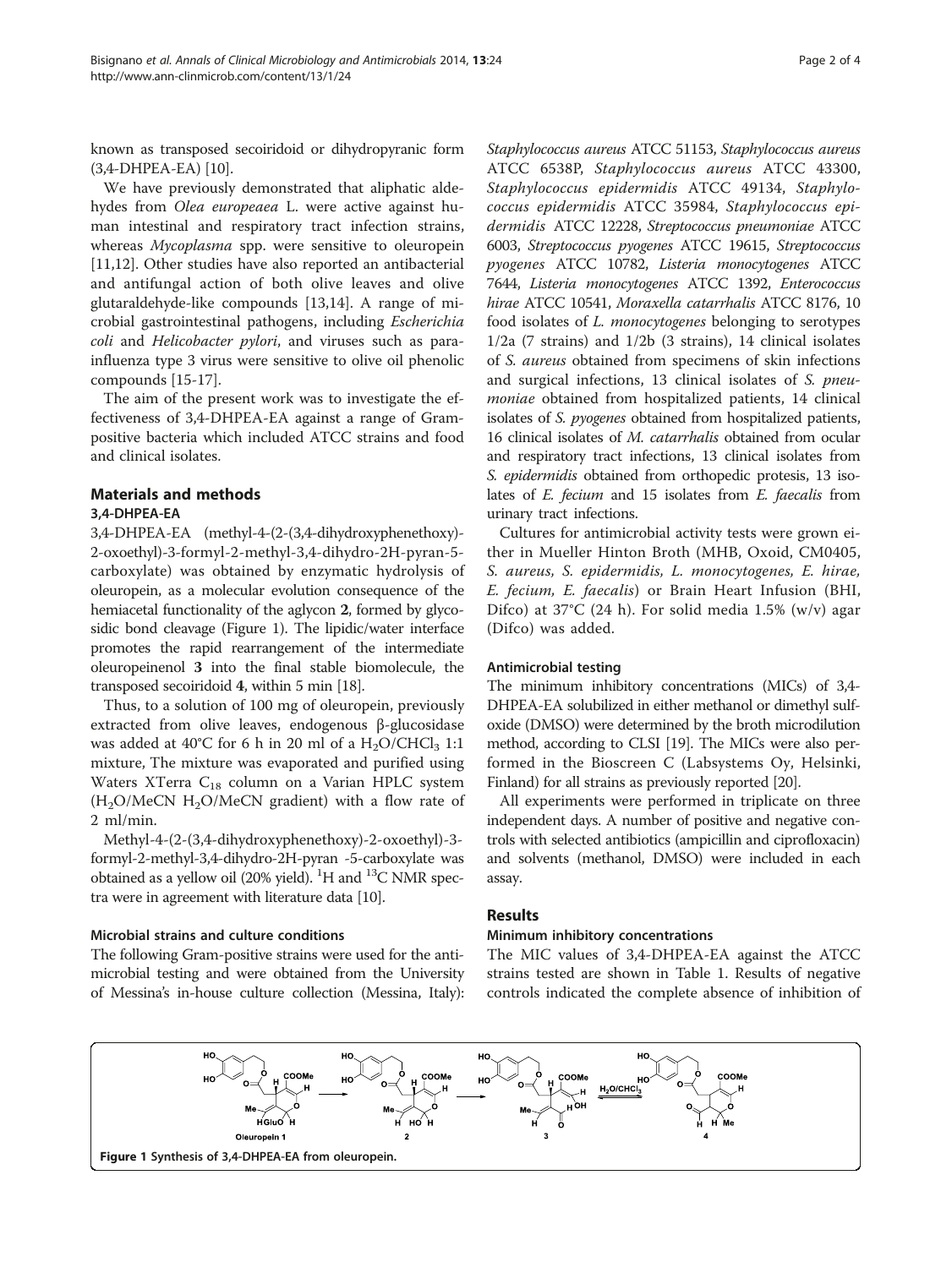<span id="page-2-0"></span>Table 1 Minimum inhibitory concentration (MIC) of 3,4-DHPEA-EA against ATCC Gram-positive bacteria

| <b>Strain</b>              | 3,4-DHPEA-EA |
|----------------------------|--------------|
| S. aureus ATCC 51153       | 125          |
| S. aureus ATCC 6538P       | 125          |
| S. aureus ATCC 43300       | 250          |
| S. epidermidis ATCC 49134  | 7.81         |
| S. epidermidis ATCC 35984  | 62.5         |
| S. epidermidis ATCC 12228  | 15.6         |
| S. pneumoniae ATCC 6003    | >1000        |
| S. pyogenes ATCC 19615     | >1000        |
| L. monocytogenes ATCC 7644 | >1000        |
| L. monocytogenes ATCC 1392 | >1000        |
| <i>F. hirge ATCC 10541</i> | >1000        |
| M. catarrhalis ATCC 8176   | >1000        |

Values are expressed as  $\mu$ g m $^{-1}$  and represent the mean of three determinations. 3,4-DHPEA-EA: (methyl-4-(2-(3,4-dihydroxyphenethoxy)-2-oxoethyl)-3-formyl-2 methyl-3,4-dihydro-2H-pyran-5-carboxylate).

all the strains tested (data not shown). Analogue values of MICs were obtained with the broth microdilution method and in the Bioscreen C. No differences in the MIC values were recorded with the two solvents utilized (methanol or DMSO). Amongst the Gram-positive bacteria tested, 3,4-DHPEA-EA was active against staphylococci, the most sensitive strains being S. epidermidis ATCC 49134 and S. epidermidis ATCC 12228, followed by S. aureus spp. The effect was bacteriostatic rather than bactericidal.

Table 2 reports the MICs of 3,4-DHPEA-EA against the clinical and food isolates tested. MIC values of 7.8 and 15.6  $\mu$ g ml<sup>-1</sup> 3,4-DHPEA-EA, respectively, inhibited the growth of 50% and 90% of the S. epidermidis strains tested, whereas  $125$  and  $250 \text{ µg} \text{ ml}^{-1}$  3,4-DHPEA-EA, respectively, inhibited the growth of 50% and 90% of the S. aureus strains tested. All the other isolates were

Table 2 Minimum inhibitory concentration (MIC) of 3,4-DHPEA-EA against food and clinical isolates

| <b>Strain</b>    | <b>MIC 50</b> | <b>MIC 90</b> |  |
|------------------|---------------|---------------|--|
| S. aureus        | 125           | 250           |  |
| S. epidermidis   | 7.8           | 15.6          |  |
| S. pyogenes      | >1000         | >1000         |  |
| S. pneumoniae    | >1000         | >1000         |  |
| M. catarrhalis   | >1000         | >1000         |  |
| L. monocytogenes | >1000         | >1000         |  |
| E. faecalis      | >1000         | >1000         |  |
| E. fecium        | >1000         | >1000         |  |

Values are expressed as  $\mu$ g ml<sup>-1</sup> and represent the mean of three determinations. 3,4-DHPEA-EA: (methyl-4-(2-(3,4-dihydroxyphenethoxy)-2-oxoethyl)-3-formyl-2 methyl-3,4-dihydro-2H-pyran-5-carboxylate).

resistant. Higher MIC values were obtained with S. aureus compared to S. epidermidis (Table 2).

### **Discussion**

The present study has evaluated the antimicrobial effect of a metabolite from oleuropein, 3,4-DHPEA-EA, against a range of Gram-positive bacteria, which included ATCC strains, food and clinical isolates. We have recently demonstrated that polyphenols from pistachios had a bactericidal effect against S. aureus and L. monocytogenes [[21\]](#page-3-0), whereas almond skin extracts rich in polyphenols were active against a range of Gram-positive bacteria [[22\]](#page-3-0). The effect on S. aureus could be used to find potential applications as a topical treatment for S. aureus. Other authors have reported on the antioxidant and antimicrobial activities of individual and combined phenolics in Olea europea leaf extract: oleuropein and caffeic acid were active against Salmonella enteridis, Bacillus cereus and Escherichia coli and the antimicrobial effect of the combined phenolics was significantly higher than those of the individual compounds [\[23\]](#page-3-0). Using agar dilution and broth microdilution techniques, Sudjana et al. [[24\]](#page-3-0) found that a commercial olive leaf extract was active against Campylobacter jejuni, Helicobacter pylori and Staphylococcus aureus with low MIC concentrations (0.31–0.78% v/v). Another investigation on the antimicrobial effect of an olive leaf extract showed that Bacillus subtilis was less susceptible than E. coli, Pseudomonas aeruginosa, Klebsiella pneumoniae and S. aureus [[25](#page-3-0)]. A commercial olive powder and 4-hydroxytyrosol were able to inactivate S. aureus and its enterotoxin A, secreted by the bacteria in 78% of the outbreaks [[26](#page-3-0)]. Although no reports have identified the possible mechanisms of action of the phenolic compounds present in olive leaf, some authors report the activity of phenolics on Gram-positive bacteria may be due to the cell wall or cell membrane disruption together with cell enlargement, which is more susceptible compared to Gram-negative strains [\[27](#page-3-0)]. Fabiani et al. [\[28\]](#page-3-0) demonstrated that hydrogen peroxidase production is responsible for the induction of apoptosis by hydroxytyrosol on HL60 cells.

In our previous study we demonstrated that oleuropein and hydroxytyrosol were active against ATCC strains and clinical isolates: the MIC values of hydroxytyrosol ranged between 0.24 and 7.85  $\mu$ g ml<sup>-1</sup> for ATCC strains and between 0.97 and 31.25  $\mu$ g ml<sup>-1</sup> for clinically isolated strains, whereas the MIC values of oleuropein ranged between 62 and 500  $\mu$ g ml<sup>-1</sup> for ATCC strains and between 31.25 and 250  $\mu$ g ml<sup>-1</sup> for clinically isolated strains [\[3](#page-3-0)]. Although oleuropein was found effective against a range of Gram-positive strains, in the present work we demonstrated that 3,4-DHPEA-EA, a metabolite obtained by hydrolysis of oleuropein, was only active against ATCC and clinical isolates of S. aureus and